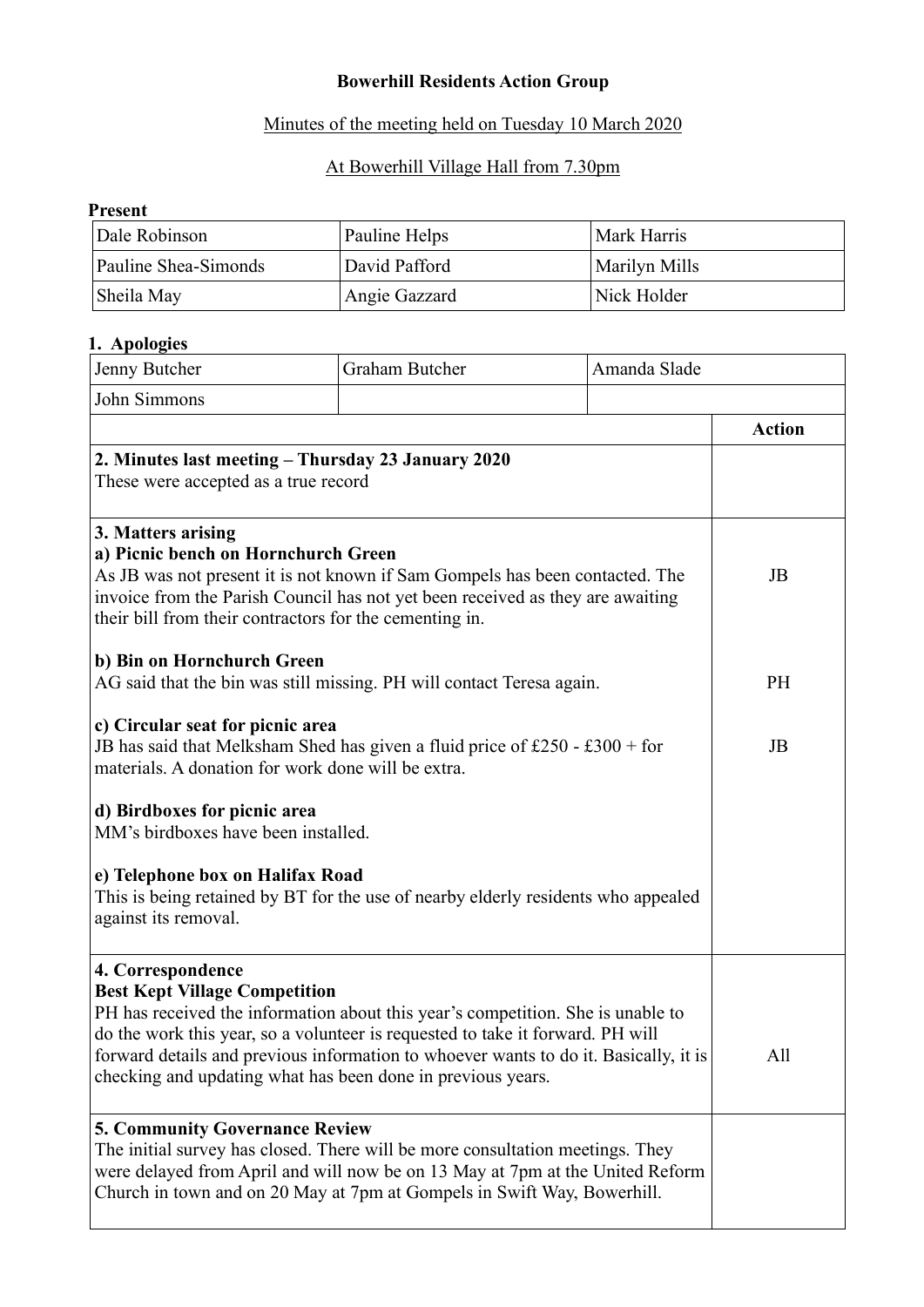| Seend Parish Council have not agreed to a compromise to the boundary change as<br>suggested by BRAG, citing among other things that they give an annual donation<br>to BRAG to help with the picnic area. This is £50. As the Parish Boundaries have<br>no influence over housing, and to maintain a good relationship with Seend Parish<br>Council, MWPC are planning to withdraw their Governance Review application<br>on this matter.                                                                                                                                                                                                                            |           |
|----------------------------------------------------------------------------------------------------------------------------------------------------------------------------------------------------------------------------------------------------------------------------------------------------------------------------------------------------------------------------------------------------------------------------------------------------------------------------------------------------------------------------------------------------------------------------------------------------------------------------------------------------------------------|-----------|
| 6. Seend Parish Neighbourhood Plan<br>The plan was made available and posters and survey forms distributed. (If anyone<br>wants to borrow a copy of the plan, please contact PH.) The Parish Council feels<br>that it is important to get the picnic area, and cycle path to it, included in the plan<br>as a Local Green Space to protect it from speculative planning applications. This<br>is the better option than changing the Parish boundary. DR asked PH to write to<br>Seend Parish Council to say that BRAG regrets that Giles Wood has not been<br>included in the plan.                                                                                 | All<br>PH |
|                                                                                                                                                                                                                                                                                                                                                                                                                                                                                                                                                                                                                                                                      |           |
| 7. By-pass for Melksham<br>MH and others attended the Area Board meeting. It will be at least 2-3 months<br>before there is any consultation. The government has provided $£1.4m$ for a<br>business case report. There is the issue of whether a basic scheme is provided or a<br>more expensive one that may be more economical in the long run. No route is yet<br>decided on -it may even be to the west of Melksham.<br>It was agreed that there is nothing BRAG can do at the moment except to attend<br>any meetings held to find out what is going on.                                                                                                        |           |
| 8. Working party plans for next 2 months<br>Nothing definite is being planned. The hedge bordering the canal has been<br>trimmed but the picnic area it is too waterlogged to work on.                                                                                                                                                                                                                                                                                                                                                                                                                                                                               |           |
| 9. Keep Britain Tidy's Great British Spiring Clean – our Litter Pick on<br><b>Saturday 21 March</b><br>There is an article going in this week's Melksham Independent. Our Litter Pickers<br>are being returned from Melksham Oak (they will be returned), and more Litter<br>Pickers being borrowed from MWPC. People will be told to only pick up litter<br>with the Pickers and we will have a bucket of disinfectant for them to be put in<br>after. A one-of collection of the bagged litter will be made on the following<br>Monday by the Street Scene department at Wilts.<br>It was suggested that Bowerhill School should be approached to see if they want | PH        |
| to borrow some Litter Pickers.                                                                                                                                                                                                                                                                                                                                                                                                                                                                                                                                                                                                                                       | <b>PH</b> |
| 10. Work for the Parish Steward<br>Details of any work he could do should be forwarded to PH who will advise<br>Teresa.<br>DR said about the large pot-hole on Bowerhill Lane at the entrance to Hornchurch<br>Green.                                                                                                                                                                                                                                                                                                                                                                                                                                                | PH        |
| 11. Treasurers report<br>PH read out the report from JB. The balance is now £1104.87 and that includes<br>the purchase of the long arm attachment for the hedge trimmer and a donation of<br>£6 she received while the hedge was being trimmed.                                                                                                                                                                                                                                                                                                                                                                                                                      |           |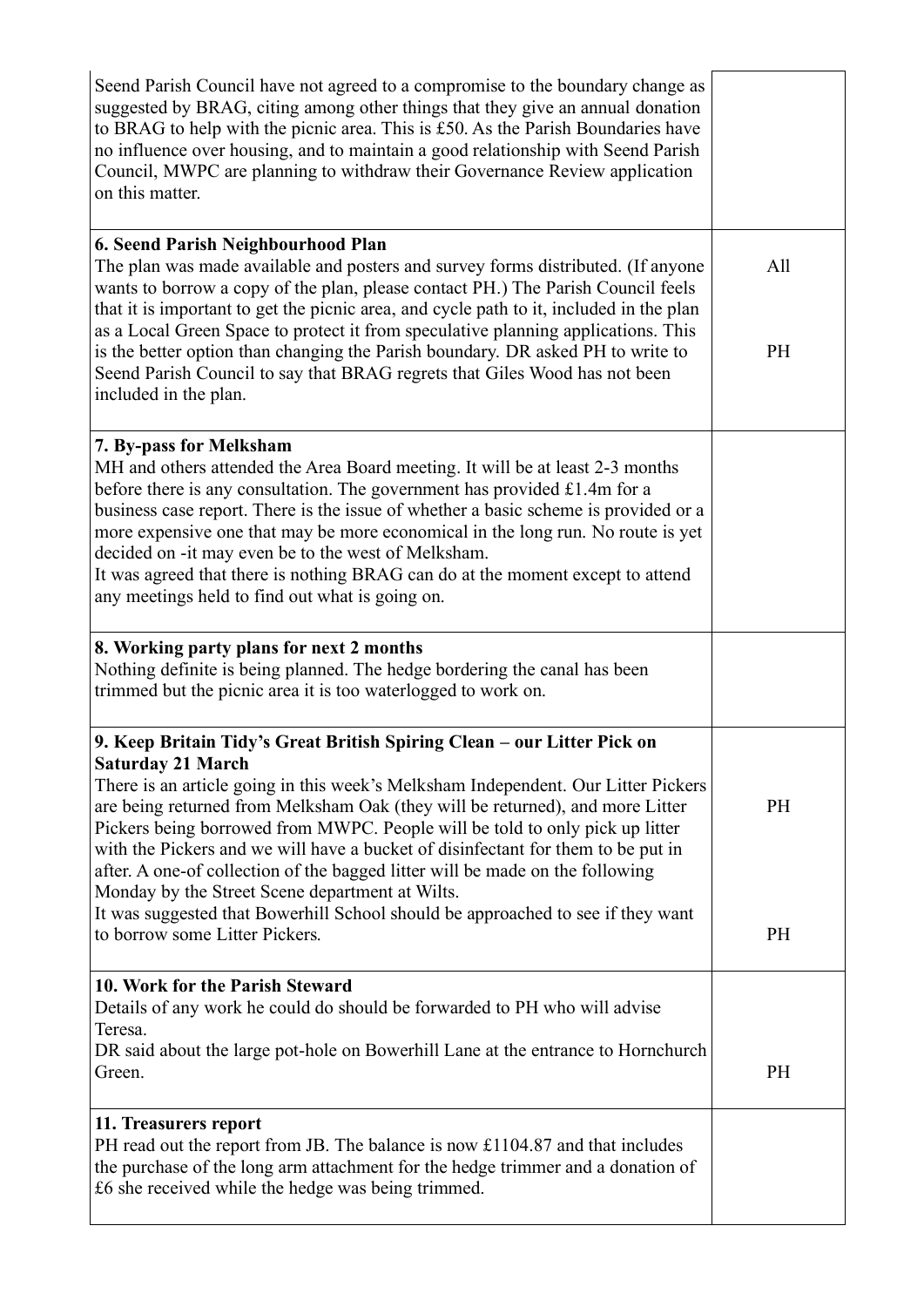| 12. MWPC report<br>No candidate came forward for the recent by-election so another is planned for 23<br>April and the Notice of Election will be published on 17 March.<br>If no one comes forward again, there could be a further one planned.                                                                                                                                                                                                                                                                                                                                                 |                           |
|-------------------------------------------------------------------------------------------------------------------------------------------------------------------------------------------------------------------------------------------------------------------------------------------------------------------------------------------------------------------------------------------------------------------------------------------------------------------------------------------------------------------------------------------------------------------------------------------------|---------------------------|
| The previous work requested for the Parish Steward has not been done as he has<br>been involved in flood prevention and then repairing pot-holes.                                                                                                                                                                                                                                                                                                                                                                                                                                               |                           |
| Grants were approved at the last MWPC meeting and BRAG was awarded £400<br>and a cheque will be sent out shortly.                                                                                                                                                                                                                                                                                                                                                                                                                                                                               |                           |
| MWPC has agreed that panels should be put on the bus shelter at Mitchel Drive<br>and the one on Halifax Road near Beaufort Close and will be contacting Wilts.<br>A new bus shelter near Kingfisher Drive is being considered but there is a debate<br>as to who owns the land where it is planned.<br>Having real time information on the bus shelters in this area will eventually come,<br>but nothing in the short term.<br>The bus companies are reluctant to put up timetables, preferring travellers to use<br>an app or the internet. Hard copies are available at Tourist Information. |                           |
| 13. Wiltshire Council, Melksham Without South report<br>First bus is withdrawing its D3 service and Faresaver will mainly replace them.<br>Wilts will subsidise the evening and Sunday services. The new 272 timetable will<br>be available from 16 March.<br>Graham Ellis has given a presentation that MWPC will be taking forward to Wilts<br>about suggested improvements and the future of Melksham's buses. It includes<br>extending the town buses between the station and Bowerhill.                                                                                                    |                           |
| The Public Open Space Grant is now available.                                                                                                                                                                                                                                                                                                                                                                                                                                                                                                                                                   |                           |
| It was suggested that BRAG could run a community event such as a fete or BBQ<br>next year to publicise itself and could apply for funding for this from the Area<br>Board. Sites suggested were the picnic area or Hornchurch Green. It could<br>include involvement by the Cubs and Scouts. (We would have to apply for<br>funding in the next financial year.)                                                                                                                                                                                                                                |                           |
| The Melksham Neighbourhood Plan has been postponed to April as it is not ready<br>yet. There are difficulties with the two councils agreeing on some points. As there<br>is a timetable set out by Wilts a consultancy has now been appointed. This plan is<br>needed to stop speculative planning applications.                                                                                                                                                                                                                                                                                |                           |
| 14. Preparation for BRAG's AGM on 12 May 2020<br>PH will advertise this in the Melksham Independent. MM will put something on                                                                                                                                                                                                                                                                                                                                                                                                                                                                   | PH/MM                     |
| Facebook.<br>JB will forward a treasurer's report also a report about the picnic area to DR.<br>PH will produce agendas and copies of the previous minutes.                                                                                                                                                                                                                                                                                                                                                                                                                                     | <b>JB/DR</b><br><b>PH</b> |
| 15. Any other issues<br>The small bin near the post box on Falcon Way is always overflowing. Can we<br>get a larger one? PH will mention this to Teresa.                                                                                                                                                                                                                                                                                                                                                                                                                                        | PH                        |